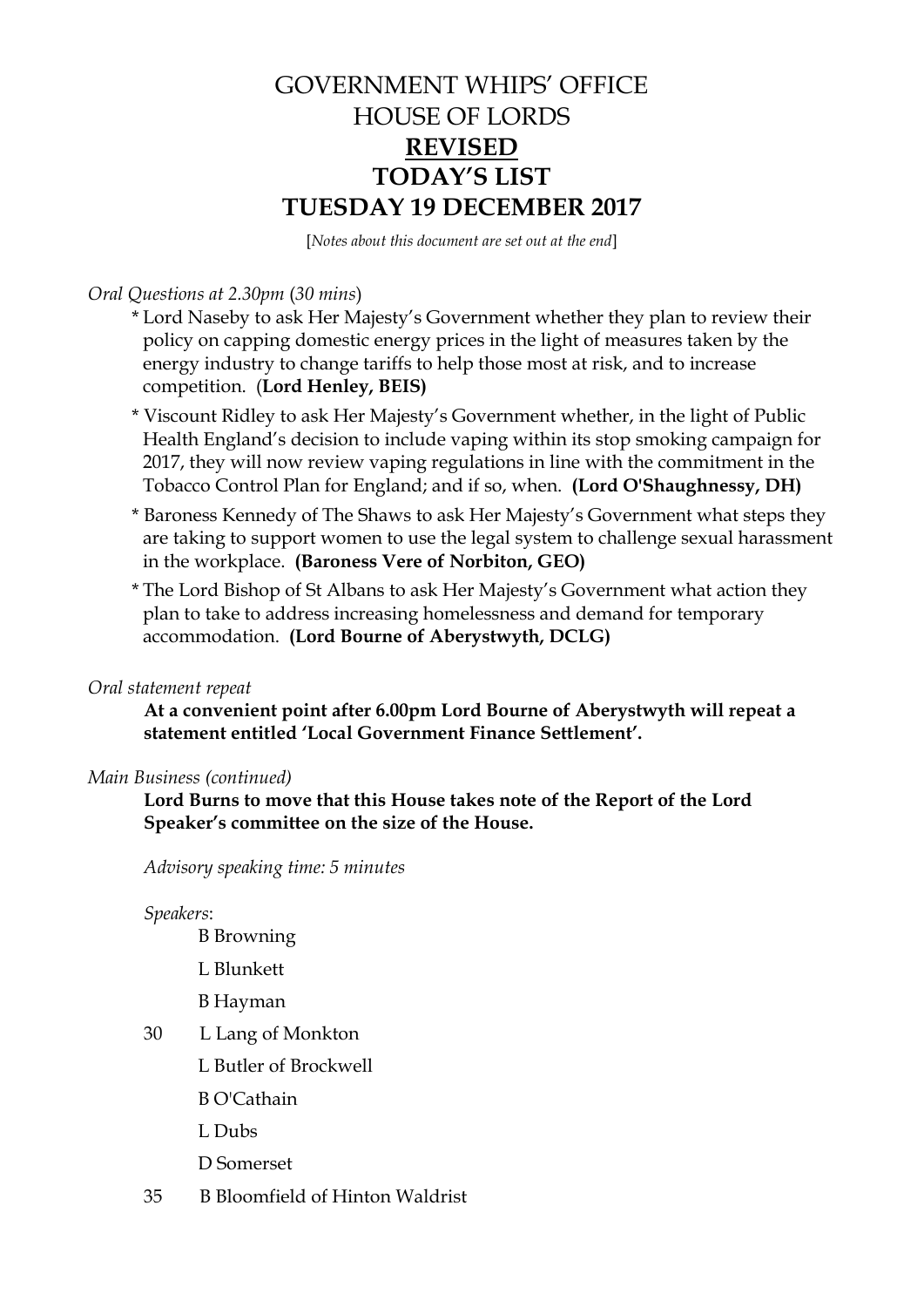- L Radice
- L Turnbull
- L Mancroft
- L Stirrup
- 40 L Leigh of Hurley
	- L Hunt of Chesterton
	- L Horam
	- E Sandwich
	- L Howard of Rising
- 45 L Phillips of Worth Matravers
	- L Grade of Yarmouth
	- B Young of Old Scone
	- L Armstrong of Ilminster
	- E Caithness
- 50 L Davies of Stamford
	- L Mawson
	- L Robathan
	- L Aberdare
	- L Goodlad
- 55 L Faulkner of Worcester
	- L Cromwell
	- L Hayward
	- L Elder
	- L Judge
- 60 L Blencathra
	- B Howe of Idlicote
	- L Higgins
	- L Judd
	- L Thomas of Cwmgiedd
- 65 L Geddes
	- E Glasgow
	- B Brown of Cambridge
	- L MacGregor of Pulham Market
	- L Lea of Crondall
- 70 L Gadhia
	- L Thurlow